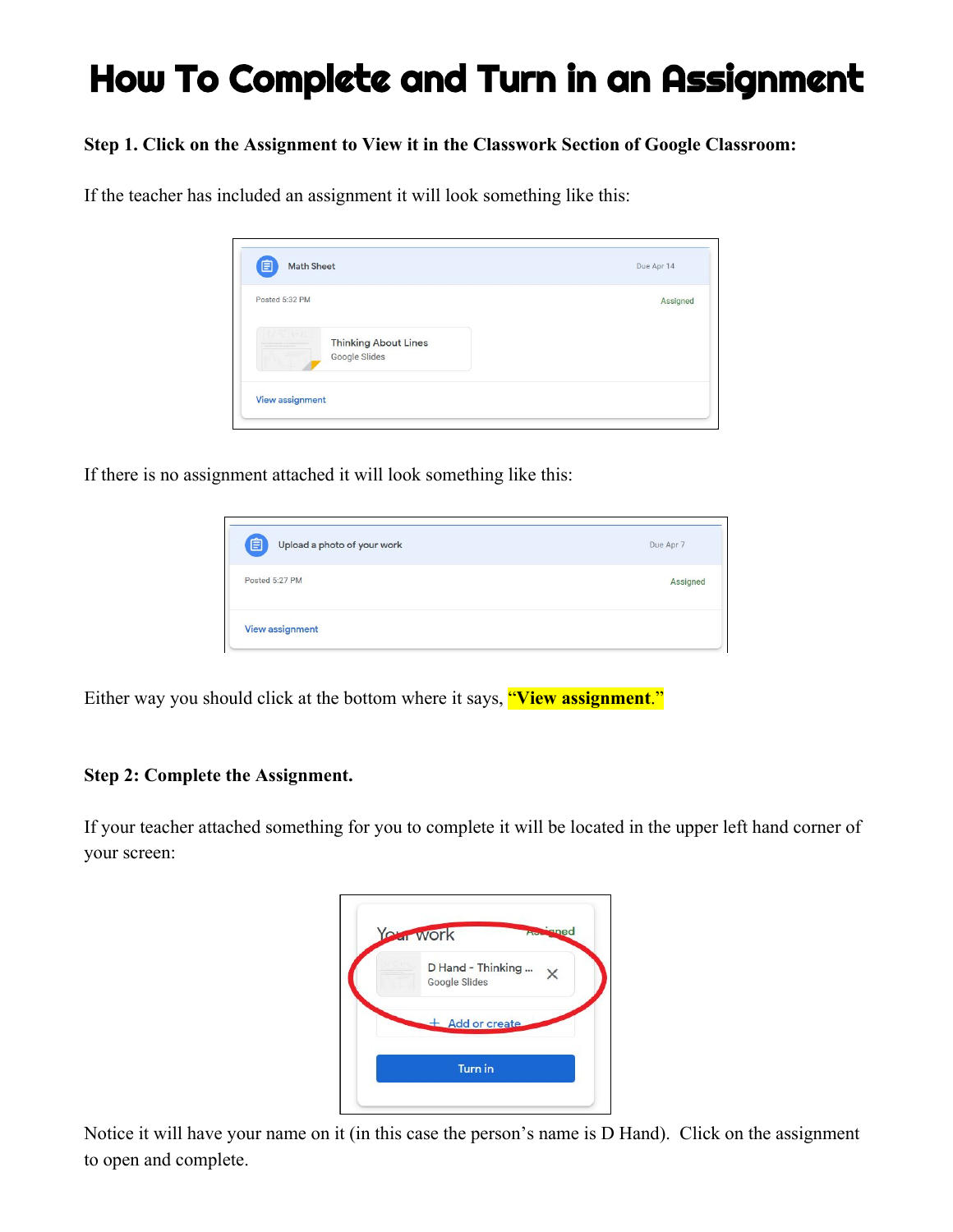If there was no attachment you will get a similar look:



However here you will want to click on the + Add or create button. When you do, you will get this menu:



You can do a lot from here! You can attach something from your google drive, link to a website or video, or upload a file from your computer. You could also create a new doc, slide, sheet, or drawing.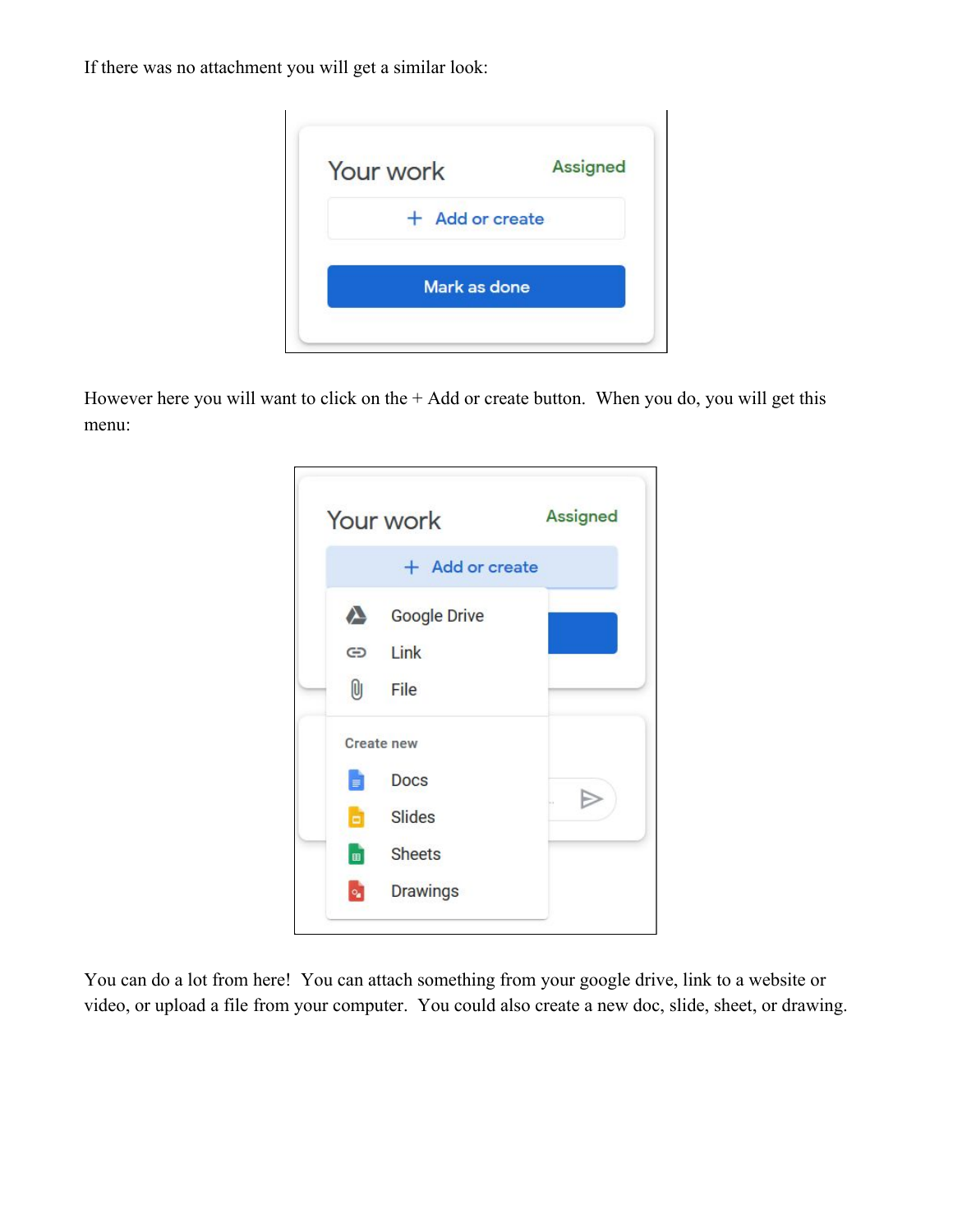### **Step 3: Turn the Assignment In**

No matter what the work entailed, when you are done, you will need to turn it in. Be sure you are on the 'view assignment' page you started on. Underneath where the assignment was click turn in:

| Your work |                                           | <b>Assigned</b> |
|-----------|-------------------------------------------|-----------------|
|           | D Hand - Thinking<br><b>Google Slides</b> |                 |
|           | + Add or create                           |                 |
|           | <b>Turn</b> in                            |                 |

Or if you added your own:

| Your work              | <b>Assigned</b> |
|------------------------|-----------------|
| baby yoda.jpg<br>Image |                 |
| + Add or create        |                 |
| <b>Turn in</b>         |                 |

You should do the same thing, click: Turn in

It will check to be sure that you want to turn it in: